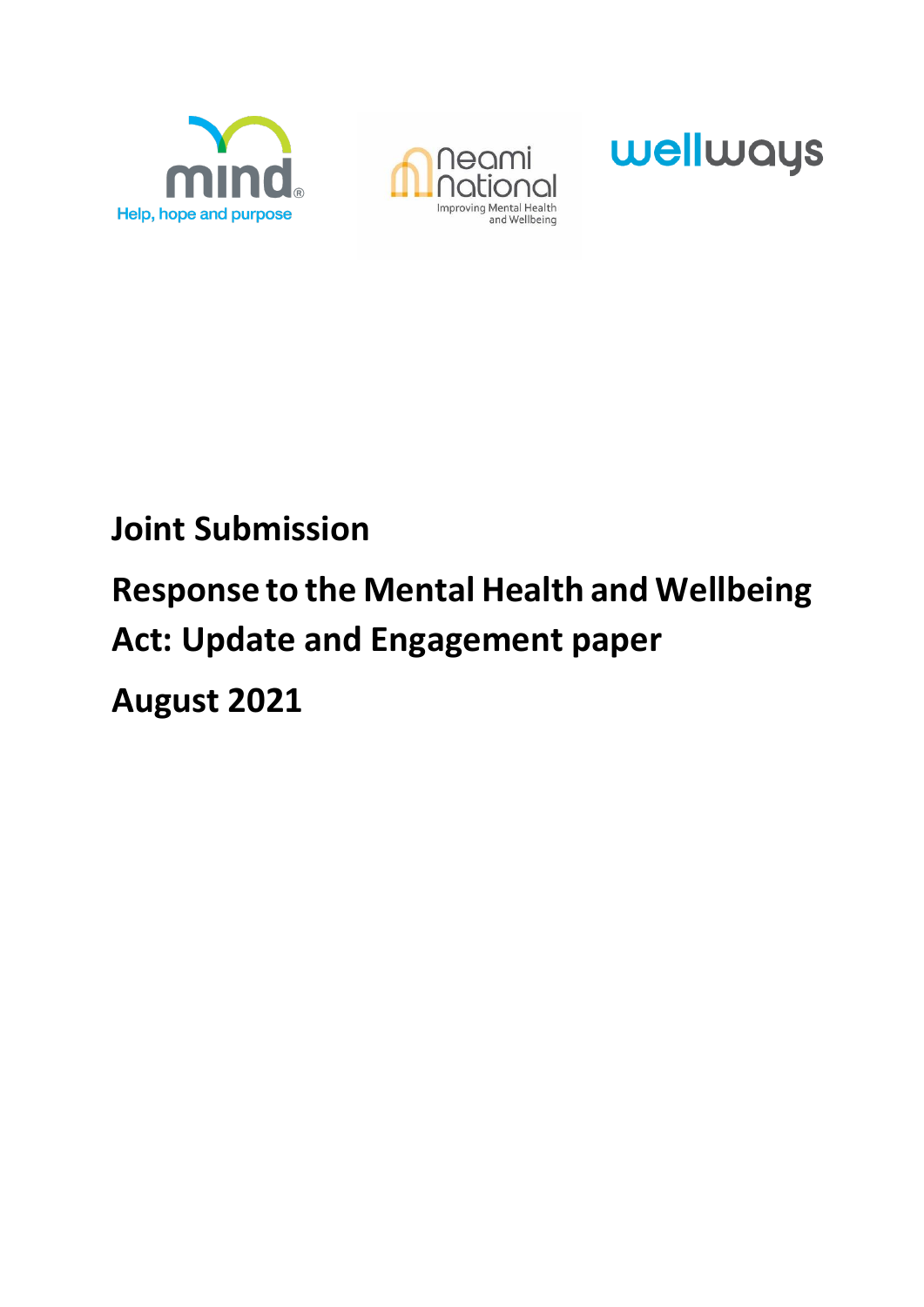#### Who we are

#### **About Mind Australia Limited**

Mind Australia Limited (Mind) is one of the country's leading community-managed specialised mental health service providers. We have been supporting people who are dealing with the day-to-day impacts of mental ill-health, as well as their families, friends and carers for over 40 years. Our staff deliver a range of services and supports to people challenged by mental ill-health, in psychological distress, at risk of suicide and those with suicidal thoughts and intentions. In the 2019-20 financial year, Mind provided recovery focused, person centred support service to over 11,000 people, including residential rehabilitation, personalised support, youth services, family carer services and care coordination. Mind also operates as a provider of services and supports to individuals who have NDIS funding packages in multiple locations across Australia.

We also work with people to address poverty, housing, education and employment. It is an approach to mental health and wellbeing that looks at the whole person in the context of their daily life, and focuses on the social determinants of mental health, as they play out in people's lives. We value lived experience and diversity and many of our staff identify as having a lived experience of mental illhealth.

Mind significantly invests in research about mental health recovery and psychosocial disability and shares this knowledge, developing evidence informed new service models, evaluating outcomes, and providing training for peer workers and mental health professionals. We also advocate for, and campaign on basic human rights for everyone; constantly challenging the stigma and discrimination experienced by people with mental health issues.

#### **About Neami National**

Neami National (Neami) is a community mental health service that provides rehabilitation and recovery support services across Australia. We support people to improve their health, live independently and pursue a fulfilling life based on their strengths and goals.

As one of Australia's largest providers of community mental health services, we work in diverse communities across Australia, ranging from the inner-city suburbs to regional and remote areas. Drawing on the knowledge, capacity and expertise of a national organisation we work in partnership at a local level, to deliver services that meet individual and community needs.

Our evidence-based approach supports innovation, improvement and the quality of our services. Guided by the participation of consumers in shaping our services, and our peer workforce, we know the benefit that lived experience brings to the quality and integrity of our services.

Over 30 years, we have built partnerships with hospitals, clinical mental health services, nongovernment services, universities and community health services. Together, Neami and Me Well, a division of Neami National, focusing entirely on NDIS services, support more than 21,000 individuals to achieve greater independence.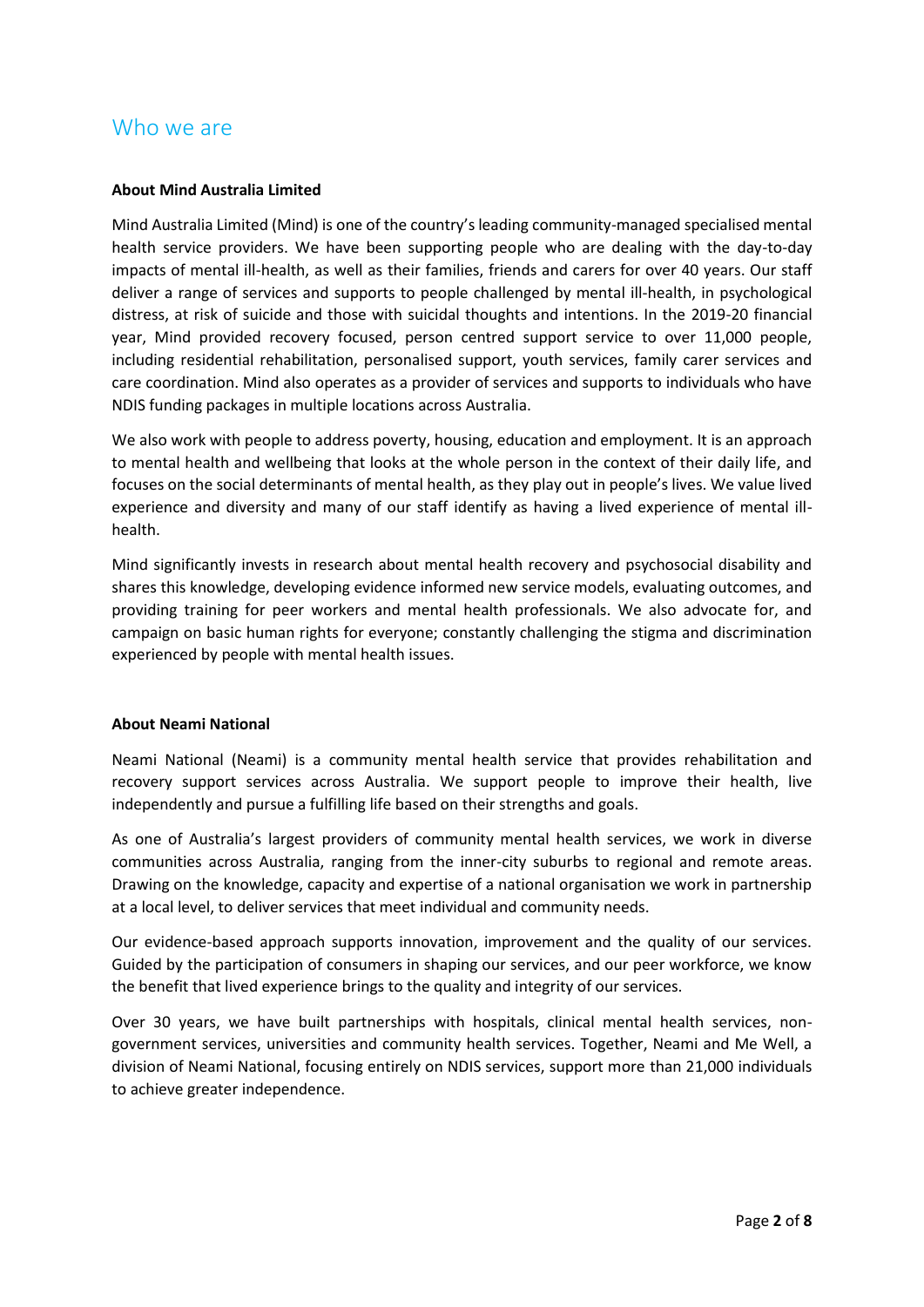#### **About Wellways Australia**

- 1,800-plus staff across over 100 offices throughout eastern Australia, from Tasmania to Queensland.
- 158 people working in peer support roles
- 189 volunteers contributing over 14,000 hours
- Our services reach thousands of people every year

Originally established in Victorian in 1978, today Wellways Australia is a provider with over 40 years' experience and a recognised specialise in mental health, disability support and carer services. We dedicate resources to advocacy, to ensure systems are responsible and equitable, and society is inclusive. To us recovery means all Australians lead active and fulfilling lives in their community. We work with individuals, families, and the community to help them imagine and achieve better lives. We provide a wide range of services and assistance for people with mental health issues, disabilities and those requiring community care, as well as carers as a Carer Gateway regional delivery partner throughout Queensland and the New South Wales regions of South West Sydney and Nepean Blue Mountains.

Our vision is for an inclusive community where everyone can imagine and achieve their hopes and potential. Our vision underlies the many direct services we deliver to thousands of people each day across the Australian eastern seaboard.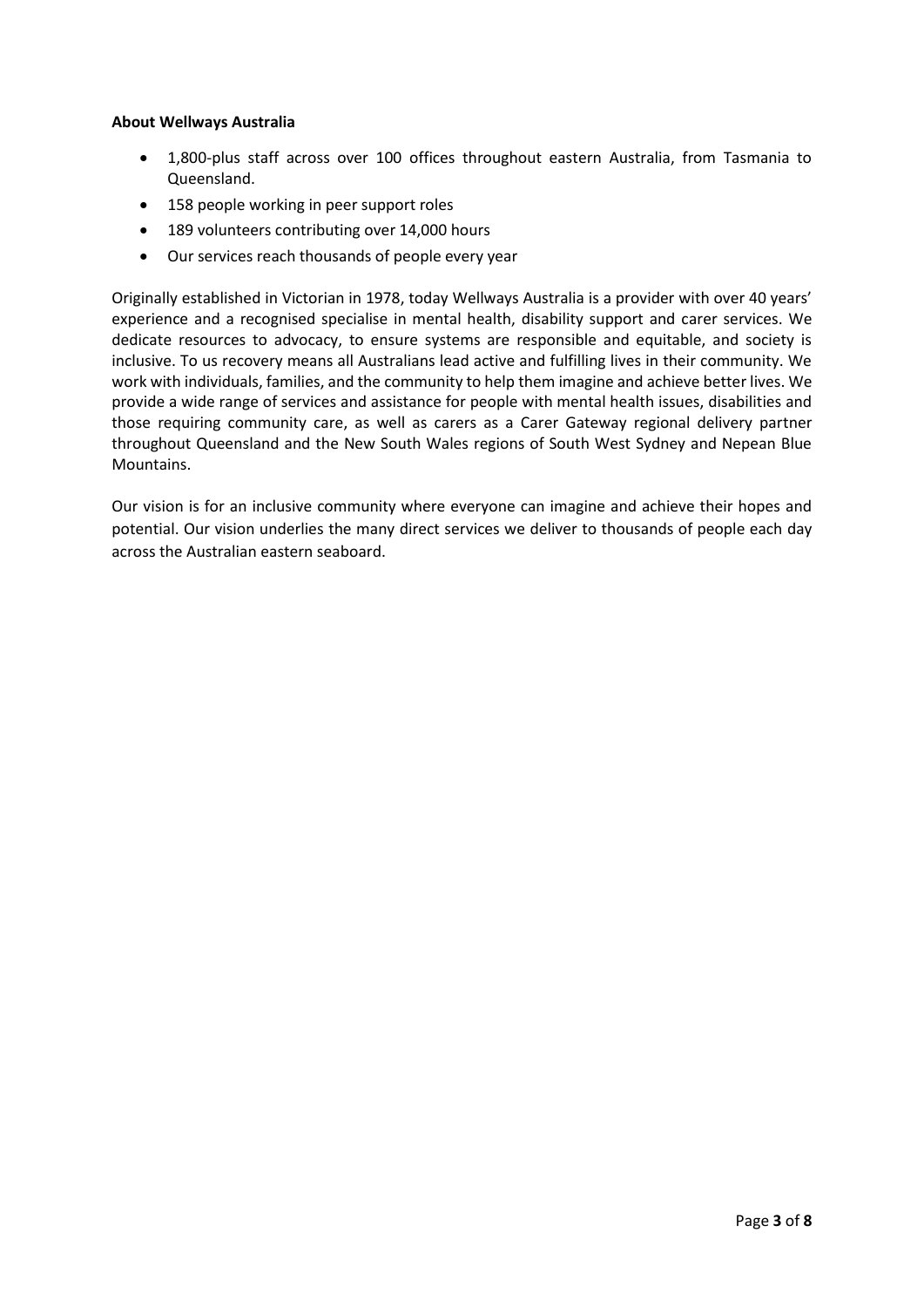#### Introduction

Mind, Neami and Wellways jointly present this submission to assist the Department of Health to develop a new Mental Health and Wellbeing Act for Victoria (the Act).

As three of Victoria's leading community-managed mental health organisations, we have combined our experience, practice wisdom and insight to respond to the Update and Engagement paper.

Our responses are also informed by consultation with people with lived experience; consumers, carers and peer workers.

We welcome the ambitious roadmap outlined by the Royal Commission into Victoria's Mental Health System and the Victorian Government's subsequent \$3.8 billion commitment to start delivering on this reform. We are supportive of the Royal Commission into Victoria's Mental Health System's recommendation for a new Mental Health and Wellbeing Act for Victoria. We see this as an essential step in establishing the roles, responsibilities and governance arrangements of the new system, as well as raising the standard of services for Victorians.

Each of our organisations has experience in supporting people experiencing mental ill health in their recovery. We understand from the Commission's Final Report that the new Act will govern the entire mental health system in Victoria, including providers like us who will be responsible for delivering mental health and wellbeing services in the community. However, the consultation paper provides little clarity as to how the Act will apply to community managed mental health providers.

We have provided input on elements of the engagement paper where we felt we had expertise to offer or queries to raise about how the new Act will impact our services and the people we provide services to. Rather than focus on whether the paper has met recommendations in the Royal Commission, which the Victorian Government has already committed to implementing in full, we have focused on how elements in the paper could be improved.

Moreover, it is the place of people with lived experience, carers, families and supporters to provide further input into this process, and we strongly encourage the Victorian Government to listen to their voices.

We are determined to provide our expertise and practice wisdom to inform the new Act, and would welcome clarity on how we can further assist as the Act continues to be developed.

### Response to the Mental Health and Wellbeing Act: Update and Engagement paper

#### Objectives and Principles

The proposed new objectives and principles for the Act will guide the rest of the Act, including how it guides services. They tell us the values of the Act and are therefore imperative to get right, as they will provide a framework for the new mental health and wellbeing system in Victoria and be applicable to every organisation providing mental health services.

We are pleased to see the proposed objectives include a focus on promoting recovery, reducing inequities, recognising the value of lived experience, and recognising and respecting the rights of people living with mental illness or psychological distress.

The new Act must include principles and objectives which result in a system that is: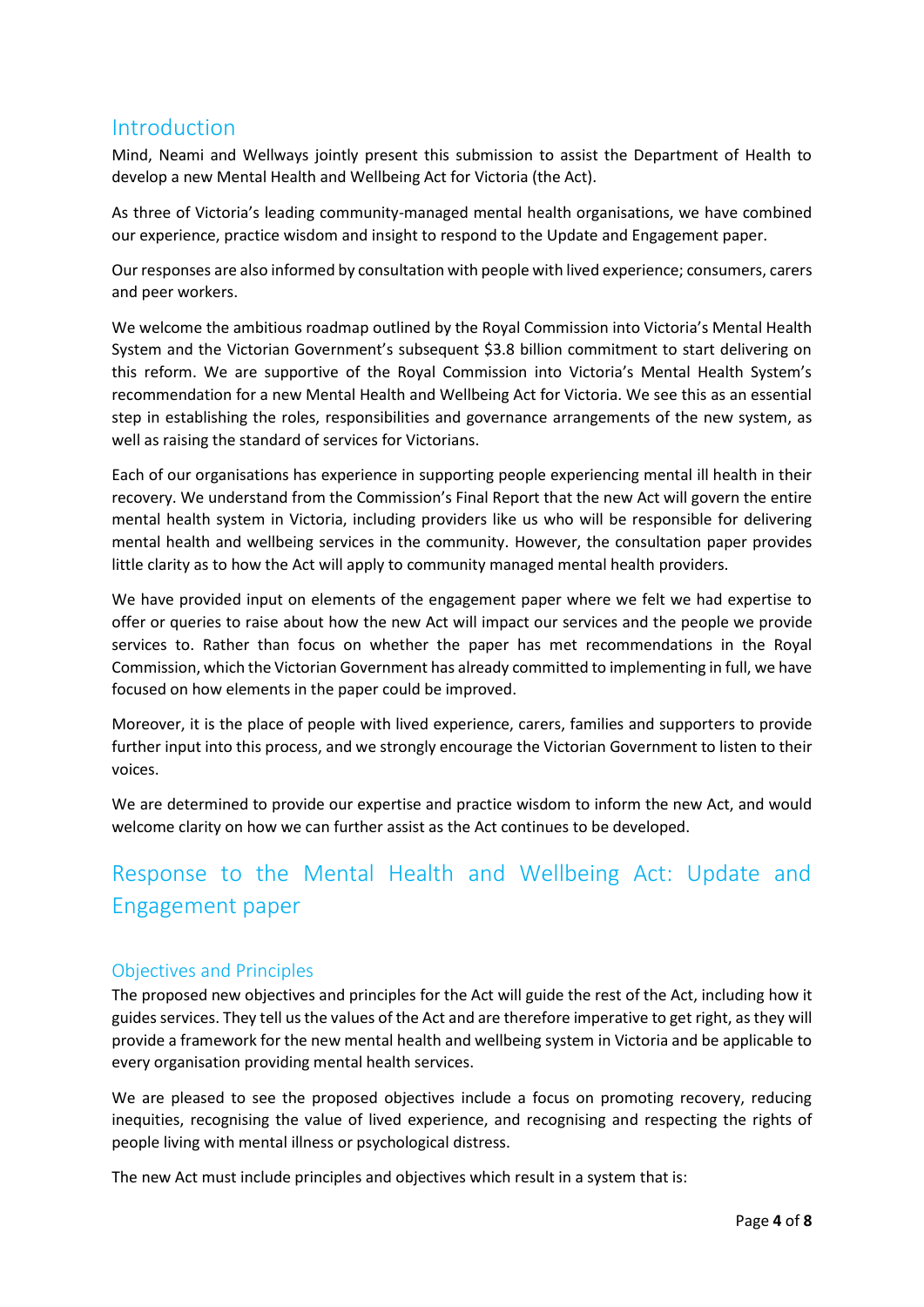- person-centred
- compassionate
- safe for all
- inclusive and acknowledges diversity
- transparent
- recovery oriented
- accessible and affordable
- easy to understand
- free from discrimination and stigma
- protective of the individual and their rights, including:
	- o prioritising their will and preferences
	- o supporting informed consent and confidentiality
- supportive of carers and family members
- adequately staffed
- integrated across services
- prioritises a person's autonomy.

#### *How will the Act apply to community-managed mental health organisations?*

We recognise as a sector, whether we are defined as the community-managed mental health sector or the psychosocial disability services sector, that our work is part of a wider mental health and wellbeing system. We understand the new Act will not specifically refer to providers by name or service provision type. However, many of the services provided by organisations, including Mind, Neami and Wellways, will be captured by provisions of the new Act.

These types of services include:

- psychosocial rehabilitation day programs
- home-based outreach
- respite
- residential rehabilitation
- specialist residential rehabilitation programs
- Prevention and Recovery Care (PARC) services.

It is important people experiencing mental ill health have access to an appropriate mix of clinical and non-clinical, acute and community-based services, as well as access to both public and private settings. People should be able to access the supports which best meet their needs. This may mean clinical care for an acute episode or psychosocial support provided in the community to maintain wellbeing.

The Royal Commission highlighted the importance of community-based services in ensuring successful transition from hospital-based care to the home. The community-managed mental health sector offers a range of services; it does so flexibly, aiming to ensure that it is the consumer, their family and carers who determine the help they need to recover.

In our view, we believe it is appropriate the new Act regulates the activities and requires outcomes of the services provided by the community-managed mental health sector, provided it is managed in a way that enables flexible delivery of services personalised to the individual. This includes the requirement to include in annual reports how the principles of the new Act are being embedded and what actions are being taken to meet objectives of defined by the new Act.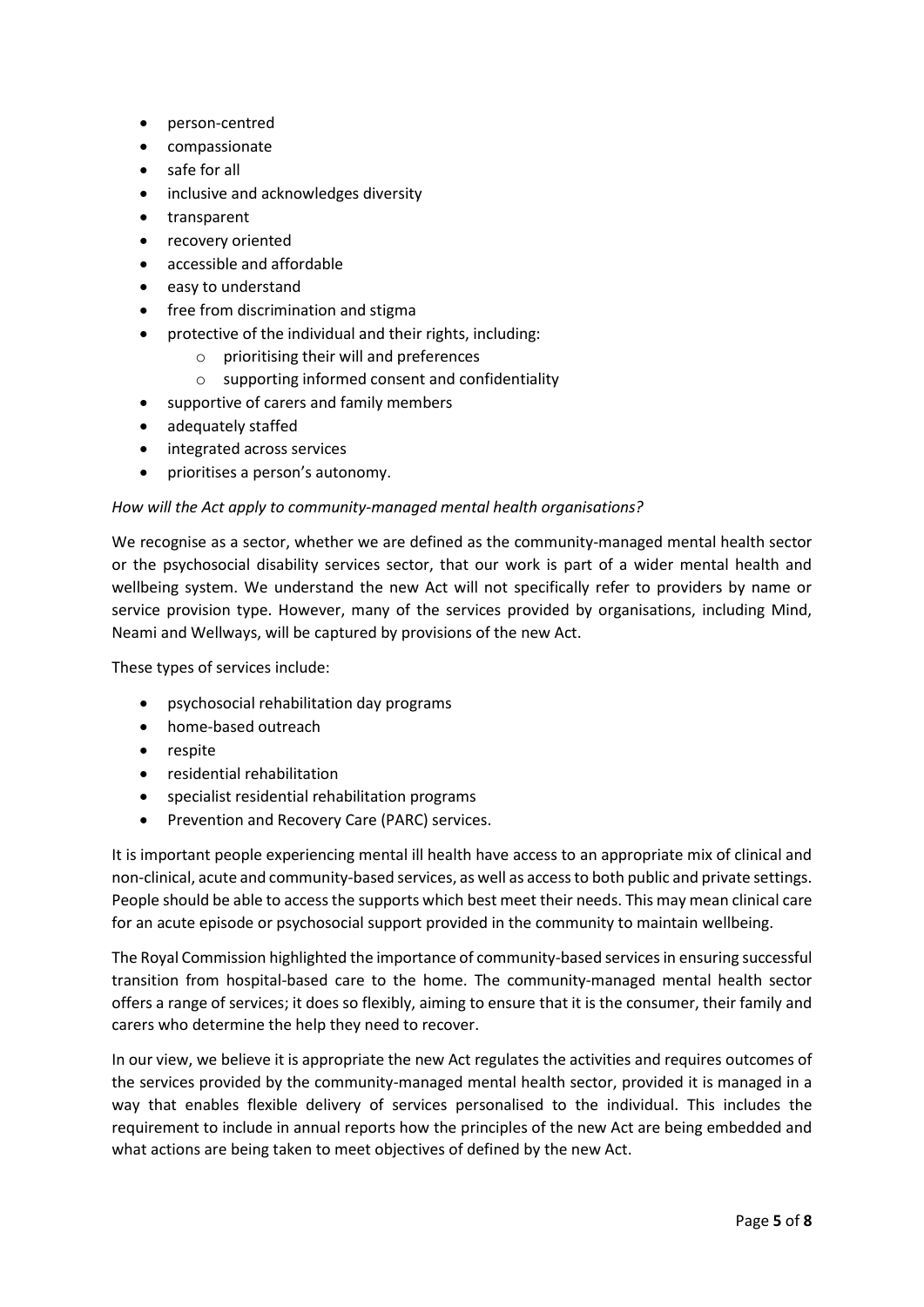We are also supportive of greater protection for consumers, including consistency of service through a unified set of principles and objectives, and are supportive of a human rights framework to guide the Act, including in its application to community managed mental health organisations.

People with lived experience have raised concerns with us about the inclusion of community-managed mental health organisations under the Act, with perception being that this will create more clinical relationships between services and consumers along with the potential loss of informal peer relationships. Historically, mental health legislation has been about containing risk, with a narrow focus on compulsory treatment of people experiencing mental ill health. This has supported a crisis-driven approach to service delivery and not promotion of mental health and wellbeing. Many people have had poor experiences with the Act, and may view it as an instrument of control.

There may be a perception that services falling within the remit of the Act will be structured, inflexible and restrictive, or consumers will be compelled to accept certain supports. There will be some work required to communicate what changes relating to the new Act mean for people accessing support from community managed mental health services.

Concerns have also been raised with us about the ability of community managed mental health organisations to provide individualised supports for people in the community if there are rigid requirements in the new Act. An additional set of standards or obligations will be required to guide implementation of the Act. It will be crucial these standards are grounded in the principle of personal recovery.

There is a need for consideration and clarification of how the Act will apply to community-managed mental health organisations. We recommend appropriate guidance is provided to organisations, along with examples of how the new Act will be applied in a range of settings which may not have previously been included.

We strongly encourage the Victorian Government to run specific engagement and information sessions for the community managed mental health sector, so that we can understand our new obligations under the Act and communicate appropriately to our clients and community.

#### Non-legal advocacy, supported decision-making and information sharing

#### **Supported decision making**

We welcome a renewed focus on supported decision making in the new Act. The *Mental Health Act 2014* intends to promote supported decision-making and has as one of its core principles ensuring people are supported to make and participate in decisions about their assessment, treatment and recovery. Yet there is no definition of supported decision making in its definitions. Since the 2014 Act has been implemented, there have been numerous projects and work completed to define Supported Decision Making.

The new Act should draw upon the work that has been done to **include a clear definition of what supported decision making means** and be accompanied by guidelines which support implementation of supported decision making across the mental health and wellbeing system. This will assist to ensure that Supported Decision Making is truly embedded into practice.

Further, training will be required to ensure those providing mental health and wellbeing services can promote supported decision making and incorporate it into their practice as standard operating procedure.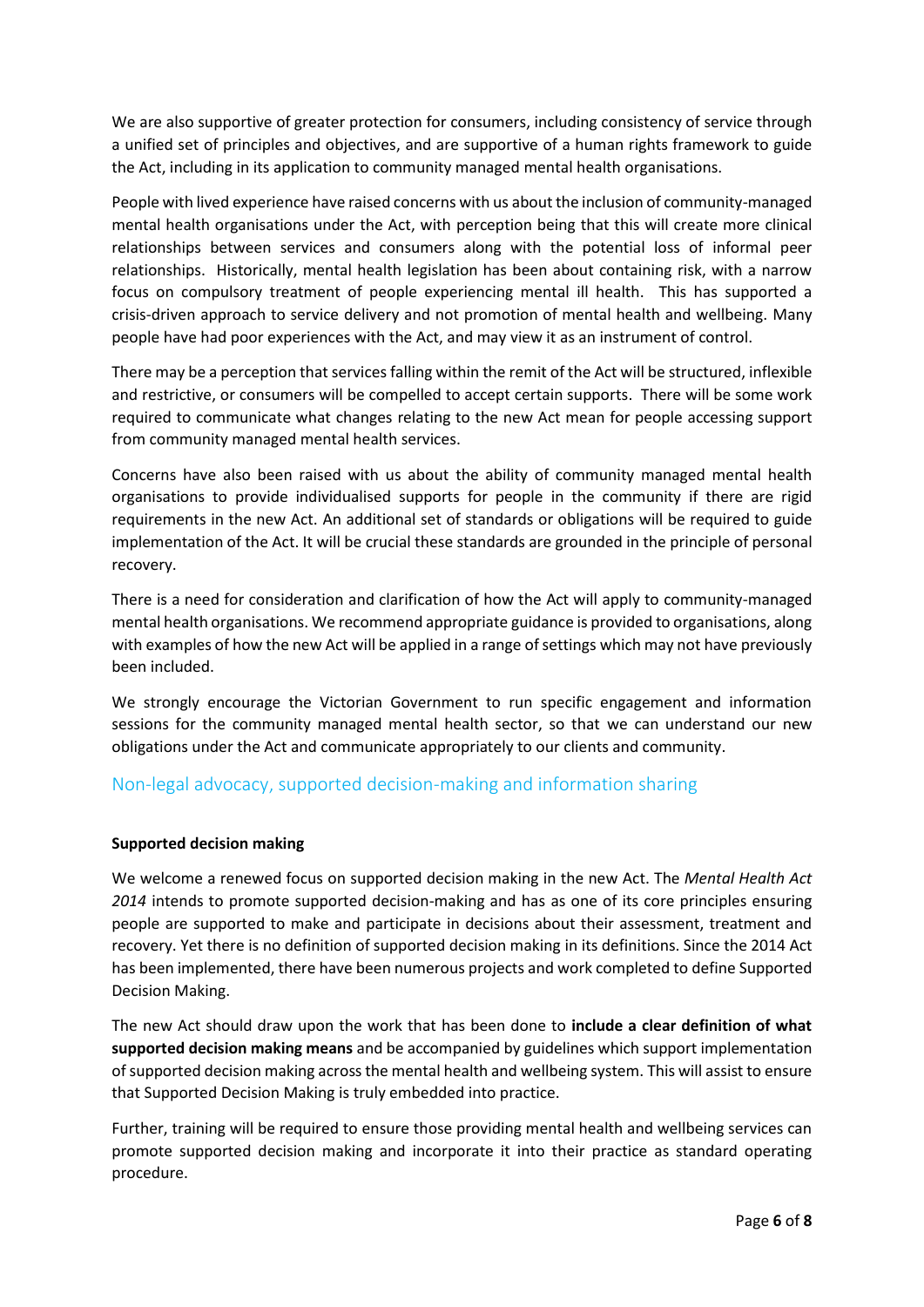#### **Advance Statements**

There must be a consistent system and structure for advance statements which ensures they are easy to prepare, regularly updated and adhered to by all services. It will be essential to reduce the bureaucracy and administrative burden on consumers and ensure that Advance Statements are – with consent – available to service providers across different streams in the system.

We ask the Department to consider whether or not access to and application of advance statements will be extended to non-clinical providers, such as community managed mental health organisations. We believe that providing access to advance statements for all providers is likely to improve communication, transparency and choice for a person and to ensure a more holistic approach in their recovery. However, it will be essential that there is informed consent about how advance statements will be shared and who they will be shared with.

In terms of who can witness an advance statement and nominated person application, it seems reasonable that this list be expanded. However, it will be essential for people witnessing advance statements to have an understanding of what it is, when it can be used and what their role is as a witness. Support workers, medical and allied health, and peer workers would be well placed to be witnesses.

Where relevant, a person should also be given the choice to have more than one nominated person. For example, a primary and secondary nominated person.

#### **Non-legal advocacy**

Adequate and sustained funding must be provided for non-legal advocacy in order for this instrument of the new Act to be implemented.

Our understanding of the engagement paper is that non-legal advocacy will be provided on an opt-out basis for people on Compulsory Treatment Orders. We are supportive of this active approach to offering advocacy. In addition, we believe non-legal advocacy is something all consumers of mental health services, whether on compulsory orders or not, should have access to and that funding should be allocated accordingly.

#### **Information Sharing**

If the new Act is to be truly focused on mental health and wellbeing, there should be appropriate information sharing between the multiple services and systems that a person interacts with to ensure a person's wellbeing is looked after holistically. Any information sharing should be undertaken transparently and with informed consent. For example, a person may have a comorbid physical and mental health condition for which they access multiple services, or they may access both community mental health and clinical services. Information-sharing infrastructure should allow information to be shared between the services they are engaged with.

As outlined in the engagement paper, sharing across a range of services is important if the desired aim of a seamless experience for consumers accessing multiple services is to be met.

#### Treatment, care and support

We are supportive of the recommendations in the Royal Commission to ensure compulsory treatment is only used as a last resort, and to reduce the use of seclusion and restraint.